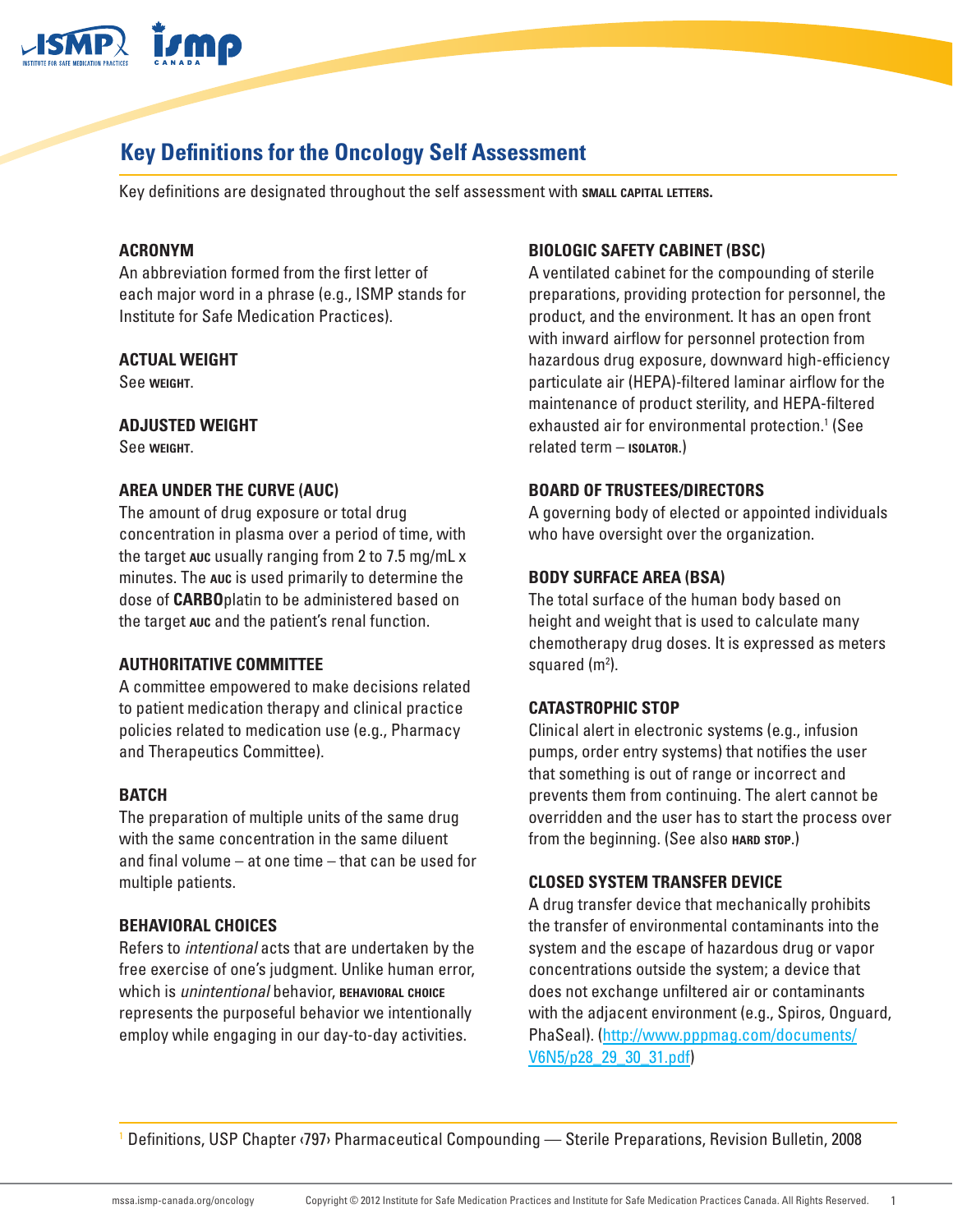

# **Key Definitions for the Oncology Self Assessment** (continued)

## **COMPUTER SYSTEM**

Refers to any electronic system into which medication orders are entered, such as computerized prescriber order entry (CPOE) systems into which medical staff enter medication orders, pharmacy computer systems into which pharmacy staff enter or validate medication orders, and nursing computer systems into which nurses document patient care activities and medication administration.

## **CONTINUOUS INTRAVENOUS INFUSION**

Intravenous administration of a sterile fluid without interruption, over a defined period of time.

## **CYCLE**

A dose of chemotherapy/biotherapy that is repeated at regular intervals (a cycle may also be known as a "course" or a "course of therapy"). Several chemotherapy/biotherapy cycles may make up a total treatment protocol. For example, the CHOP chemotherapy protocol may consist of six cycles of treatment given every three weeks.

## **ENCOUNTER**

Any time a patient is provided with services from the organization/practice setting (e.g., a hospital admission, an office visit, a clinic visit for treatment).

## **HARD STOP**

A forcing function in the computer system, intravenous infusion device, or other technology that will not allow the practitioner to continue operation without re-entering the information. (See also **catastrophic stop**.)

## **HEALTHCARE PRACTITIONER**

An individual with formal training who is authorized to perform specific healthcare related tasks (e.g., physician, nurse, pharmacist, pharmacy technician, healthcare aide).

## **HEALTHCARE TEAM**

An interdisciplinary group (e.g., physician, nurse, pharmacist, pharmacy technician, social worker, etc.) that collaborates to deliver and monitor patient care.

## **IDEAL WEIGHT**

See **weight**.

## **INDEPENDENT DOUBLE CHECK**

A procedure in which two individuals, preferably two licensed practitioners, separately check each component of the work process. An example would be one person calculating a medication dose for a specific patient and a second individual independently performing the same calculation (not just verifying the calculation) and matching results.

## **INSTITUTIONAL REVIEW BOARD (IRB)**

An interdisciplinary group that has been formally designated to review and monitor biomedical research involving human subjects. An IRB has the authority to approve, require modifications in, or disapprove research. The purpose of an IRB review is to assure that appropriate steps are taken to protect the rights and welfare of human subjects participating in the research. An organization can have an internal IRB, or contract with an external IRB (may also be called a Research Ethics Board [REB]).

## **INTERMITTENT INTRAVENOUS INFUSION**

Intravenous administration of a sterile fluid for a defined duration that is repeated at defined intervals.

## **INTRAVENOUS PUSH**

Intravenous administration of a small volume of sterile fluid over a short period of time, usually via a syringe.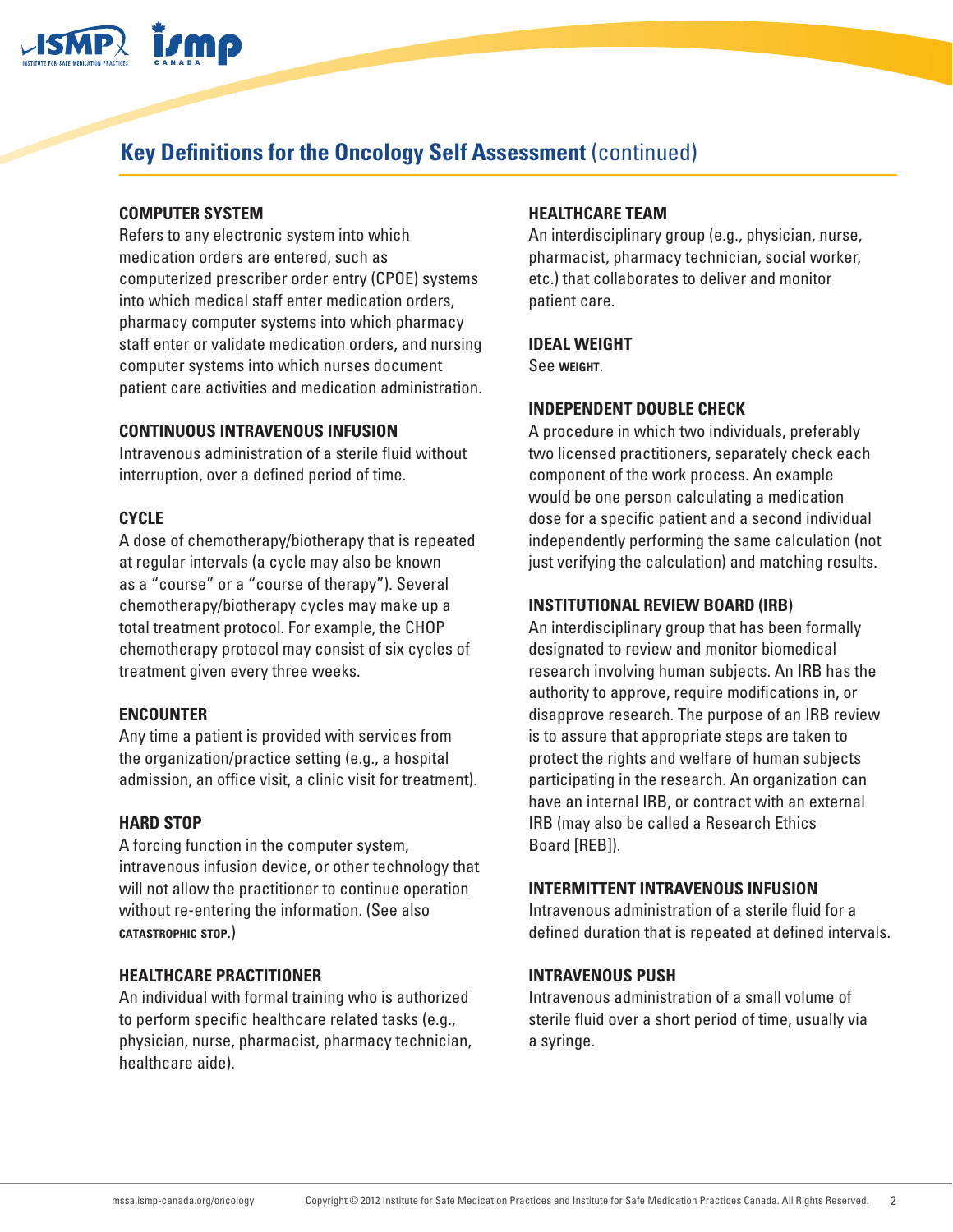

# **Key Definitions for the Oncology Self Assessment** (continued)

# **ISOLATOR**

A specifically designed cabinet for compounding sterile preparations, providing protection for personnel from hazardous drug exposure, maintenance of product sterility, and protection of environmental chemical contamination. Air exchange into the isolator from the surrounding environment should not occur unless the air has first passed through a microbial retentive filter (HEPA minimum). Many isolators are sealed units whereby personnel prepare products by working through sealed portals with integral gloves attached to the portals. These sealed units may also be known as glove boxes. Some types of isolators require all materials inside to be gas sterilized. (See related term **biologic safety cabinet**.)

# **JUST CULTURE**

Refers to a safety-supportive model of shared accountability where healthcare institutions are accountable for the systems they design, for supporting the safe behavior choices of patients, visitors, and staff, and for responding to staff behaviors in a fair and just manner. In turn, staff are accountable for the quality of their **behavioral choices** (human error is not a **behavioral choice**) and for reporting errors and system vulnerabilities.

## **LICENSED HEALTHCARE PRACTITIONER**

An individual permitted by law to provide health care, treatment, or services without direct supervision.

## **MAXIMUM DOSE**

The dose of a medication that represents the upper limit that is normally found in the literature, protocol, and/or manufacturer recommendations. **maximum doses** may vary according to age, weight, diagnosis, or co-morbidity.

# **ORDER SET**

An ordering template, either pre-printed or electronic, that contains predefined information that is derived from evidence-based best practice guidelines.

## **PERSONAL PROTECTIVE EQUIPMENT (PPE)**

PPE is equipment worn by those who handle, prepare, and administer chemotherapy/biotherapy and who handle excreta from patients who have received chemotherapy/biotherapy to minimize exposure. Examples of PPE include gloves, gowns, and eye protection.

## **PRESCRIBER**

A healthcare practitioner who is legally permitted to prescribe care, treatment, and services without direct supervision as authorized by your organization.

## **PROACTIVE RISK ASSESSMENT**

A quality improvement method that is based on the analysis of possible failures in the process, the possible consequences of the failure, and associated risk factors that may lead to the failure. Examples of **proactive risk assessment** tools include Failure Mode and Effects Analysis (FMEA) as well as self assessments such as this one.

## **PROTOCOL**

A defined regimen for managing a particular treatment for a specific diagnosis (includes chemotherapy/biotherapy medications and dosing guidelines, supportive treatments, and required monitoring).